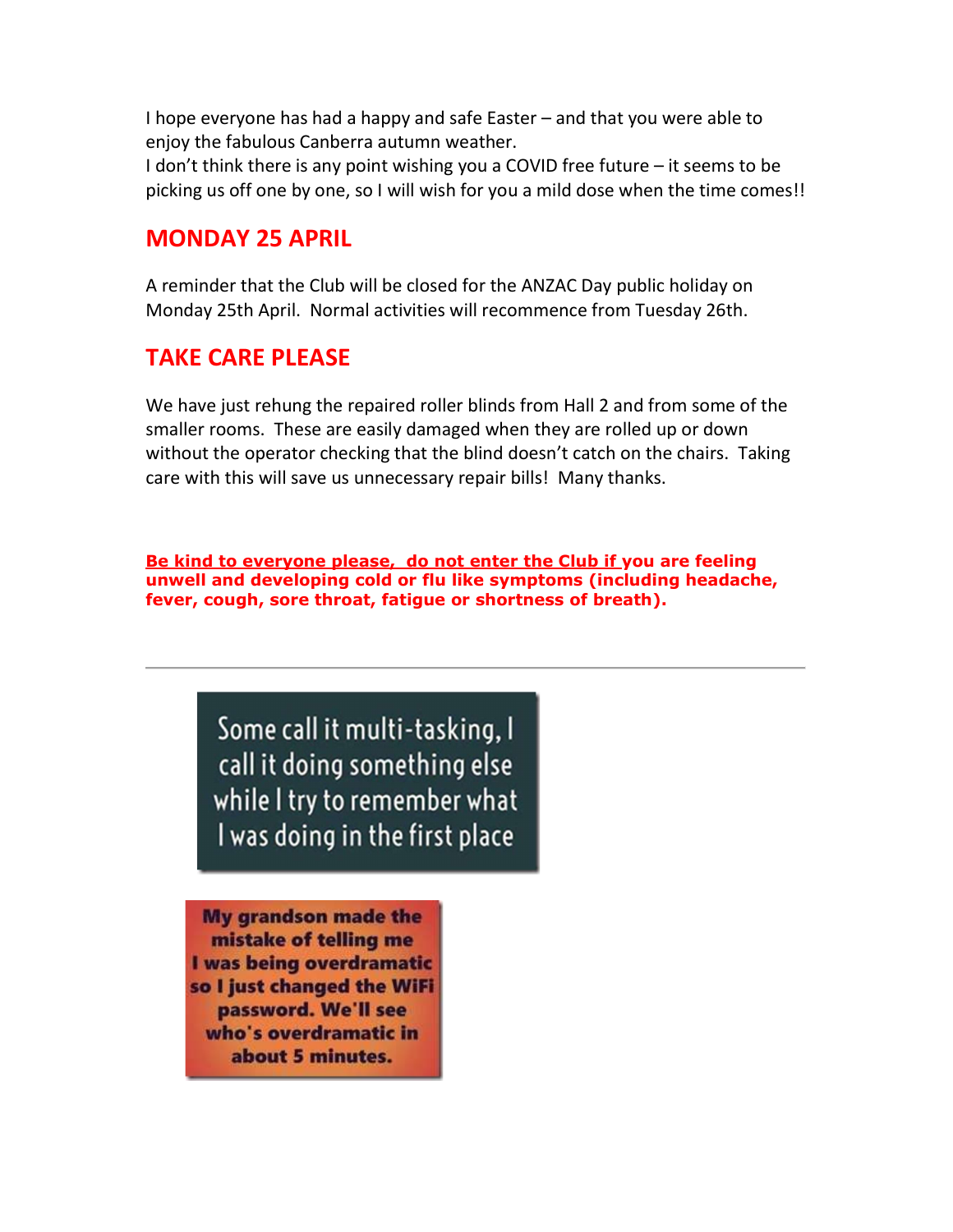Jenny Gregory President Woden Seniors Inc. PO Box 345, Woden ACT 2606 Tel: (02) 6282 2573 Email: president@wodenseniors.org.au www.wodenseniors.org.au

### COMMUNITY NOTICES AND INFORMATION

#### A message from Ian Yates AM, CEO of COTA Australia:

Today I'm releasing An Agenda for Government from Older Australians the Council on the Ageing's recommendations for the 47th Parliament of Australia.

\_\_\_\_\_\_\_\_\_\_\_\_\_\_\_\_\_\_\_\_\_\_\_\_\_\_\_\_\_\_\_\_\_\_\_\_\_\_\_\_\_\_\_\_\_\_\_\_\_\_\_\_\_\_\_\_\_\_\_\_\_\_\_\_\_\_\_\_\_\_\_\_\_\_\_\_\_\_\_\_\_

The recommendations are going to the entirety of the Parliament, not just the government, because these issues are too important for political partisanship.

You'll find our 37 recommendations here, ranging from implementation of the recommendations of the Aged Care Royal Commission, to delivering on the promise of the Retirement Income Review, to combating ageism, and to improving the dental and mental health of older Australians.

\*\*\*\*\*\*\*\*\*\*\*\*\*\*\*\*\*\*\*\*\*\*\*\*\*\*\*\*\*\*\*\*\*\*\*\*\*\*\*\*\*\*\*\*\*\*\*\*\*\*\*\*\*\*\*

# 1800 171 866 Older Persons COVID-19 Support Line

8.30 am – 6pm(AEST) Monday to Friday, excluding public holidays.

\*\*\*\*\*\*\*\*\*\*\*\*\*\*\*\*\*\*\*\*\*\*\*\*\*\*\*\*\*\*\*\*\*\*\*\*\*\*\*\*\*\*\*\*

#### An oldie – but a goodie!

A young woman submitted the following message to tech support –

Dear Tech Support.

Last year I upgraded my computer software from Boyfriend 5.0 to Husband 1.0 and noticed a distinct slowdown in system performance, particularly in the flower and jewelry applications, which operated flawlessly under Boyfriend 5.0.

In addition, Husband 1.0 uninstalled many other valuable programs, such as Romance 9.5 and Personal Attention 5.5, and then installed undesirable programs such as NRL 5.0, AFL 2.0 and Golf